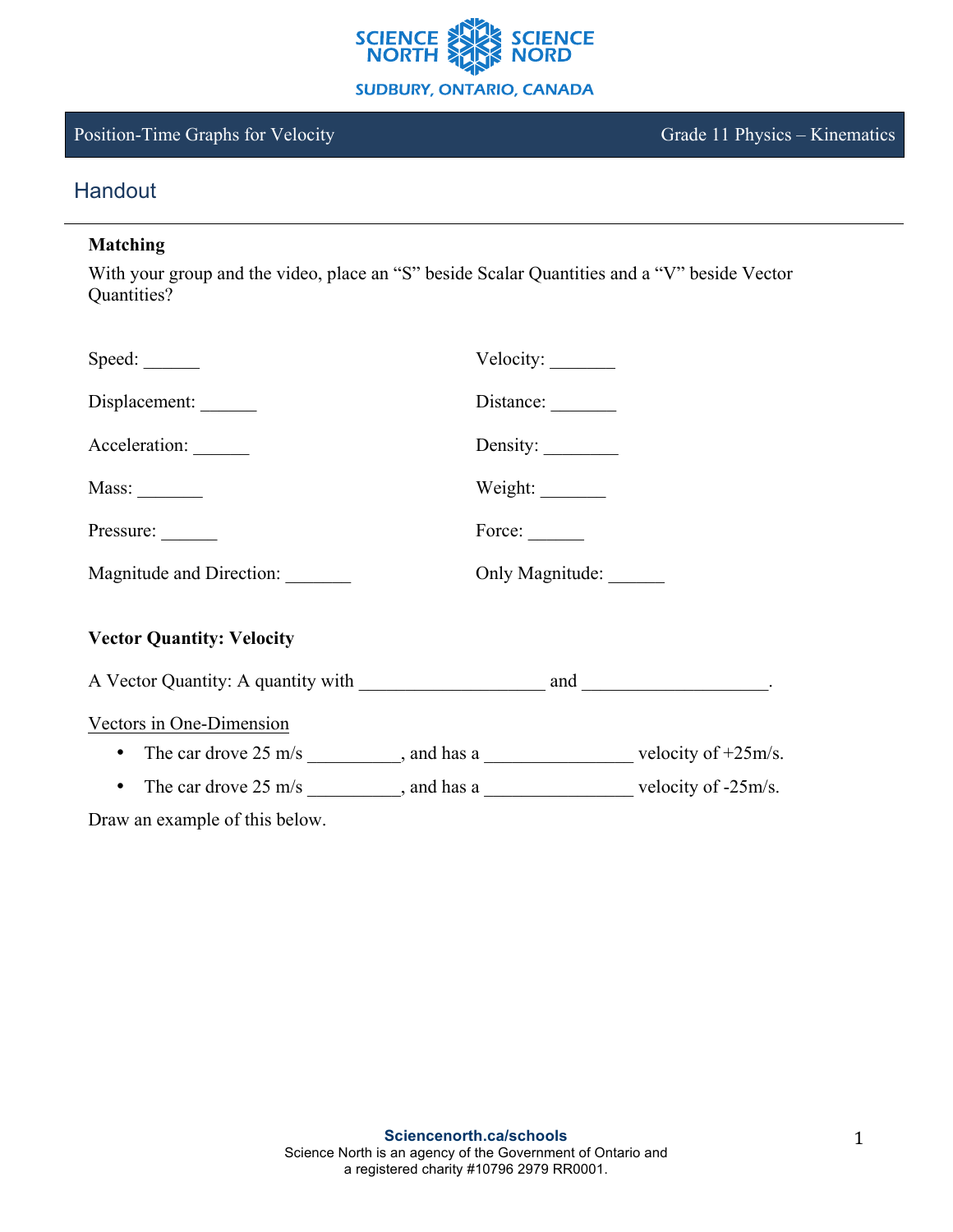

**\_\_\_\_\_\_\_\_\_\_\_\_\_\_\_\_\_\_\_\_\_\_\_\_\_\_\_\_\_\_\_\_\_\_\_\_\_\_\_\_\_\_\_\_\_\_\_\_\_\_\_\_\_\_\_\_\_\_\_\_\_\_\_\_\_\_\_\_\_\_\_\_\_\_\_\_\_\_\_\_\_\_** 

| <b>Velocity:</b> |
|------------------|
|------------------|

**Instantaneous Velocity**: Velocity at a \_\_\_\_\_\_\_\_\_\_\_\_\_\_\_\_\_\_\_\_\_\_\_\_\_\_\_\_\_\_\_\_\_\_\_!

**Average Velocity**: Calculated with change of position, divided by the time interval for that change.

The most common units are \_\_\_\_\_\_\_\_\_\_\_\_\_\_\_\_\_\_\_\_\_\_\_ or kilometers/hour.

Free Video Note Space: https://www.youtube.com/watch?v=apewLkLAR-U

Video Tasks:

1. Pause video at 5:33, discuss, and 5:55 to discuss. You travelled 300 km around a racetrack in 1 hour and 40 minutes. The start line and finish line are the same. What is your average velocity?

2. Will all race-car drivers that finish the race have the same average velocity?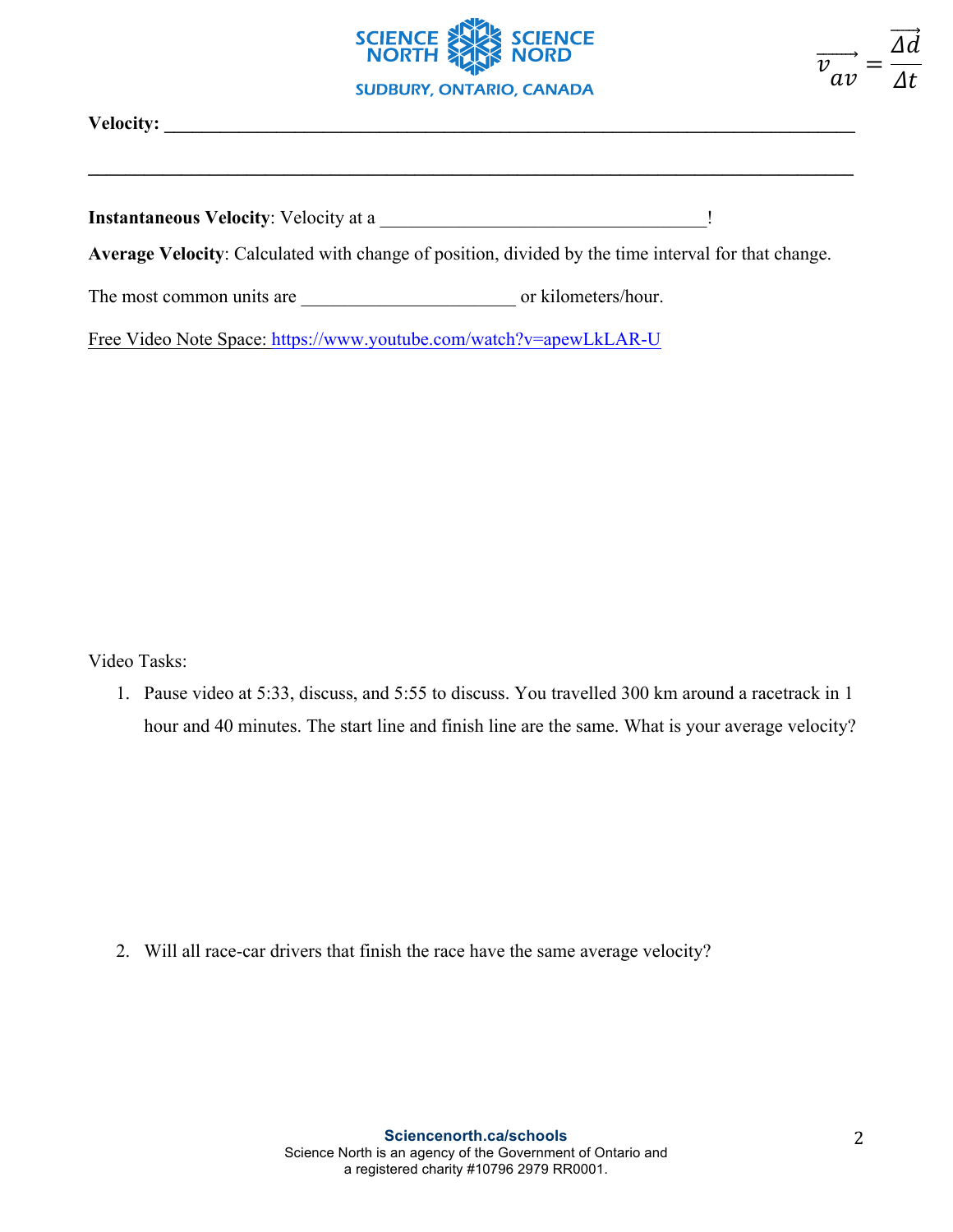

## **Collaborative Problem-Solving**

A cheetah runs right for 127 m from d1 to d2 in 29.3 s.

1. Calculate the cheetah's average velocity.

2. Provide a rough Position-Time graph for the cheetah's average velocity.

## **Position-Time Graphs**

With your group, draw position-time line graphs on how you would represent velocity for an object that is:

Moving right at a slow constant velocity Moving right at a high constant velocity

Moving left at a slow constant velocity Moving left at a high constant velocity